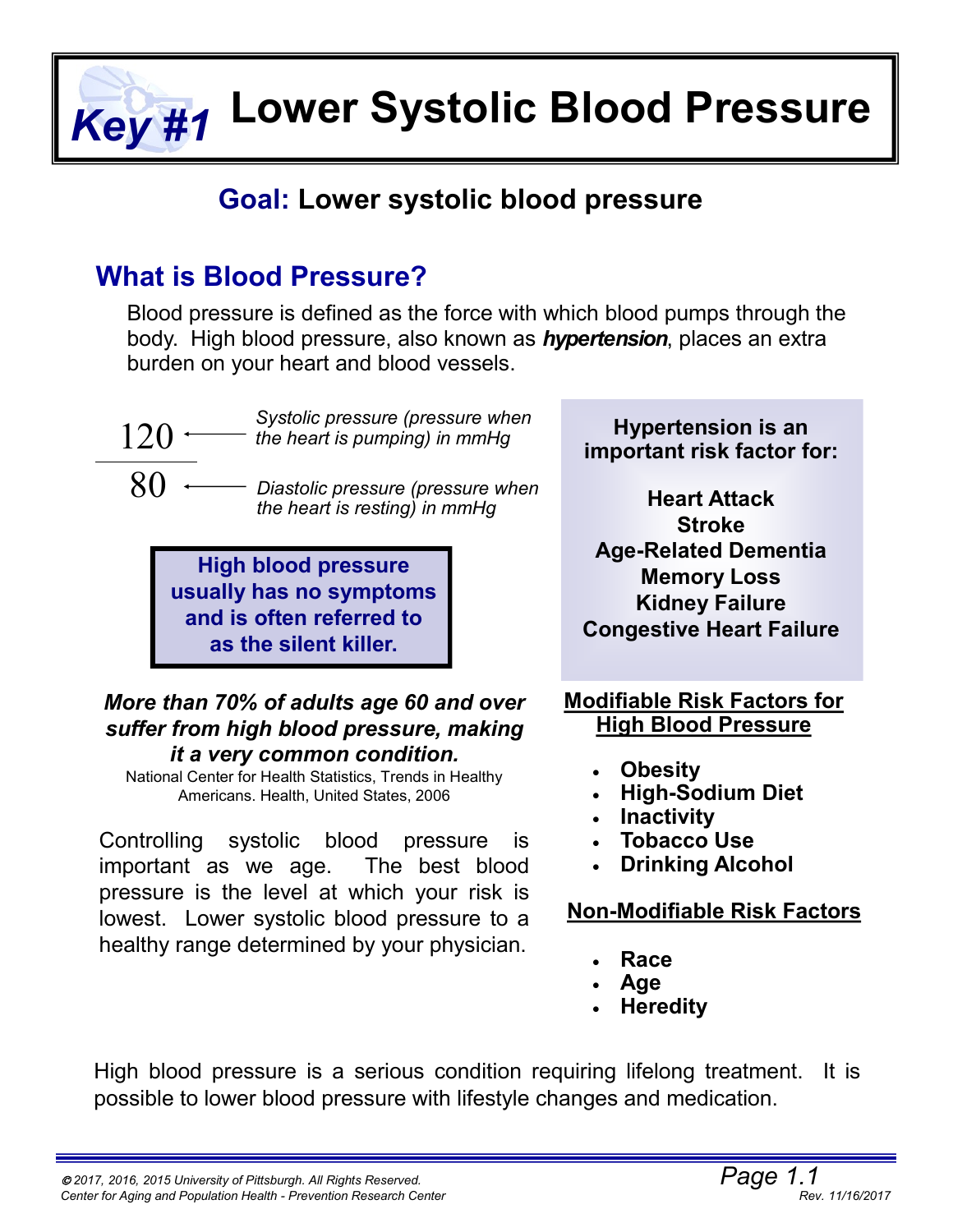# **Take Action You can lower your blood pressure!**

## **Step 1: Know and record your numbers**

*Monitor* your blood pressure over time and *record* your numbers on a wallet card or personal health record. Work with your physician to determine your individual blood pressure goal.

## **Step 2: Discuss your blood pressure with your doctor**

*Be Prepared***:** Know your numbers and always take your records with you to your appointments.

- *Ask Questions***:** Ask the doctor to explain your numbers and give you specific recommendations for lifestyle changes and medications, if needed.
- *Share Your Point of View:* Discuss your concerns and plan of lifestyle changes with your doctor.

## **Step 3: Modify your lifestyle**

*Maintain a Healthy Weight***:** If overweight**,** set a weight loss goal.

**Be Physically Active:** Engage in at least 30 minutes of physical activity most days of the week.

*Follow a Heart Healthy Eating Plan:* Limit saturated fat, consume five or more fruits and vegetables per day, and choose low-fat or fat-free dairy products.

*Reduce Sodium in Your Diet:* Choose fewer processed foods and read labels in order to purchase foods with less than 120 mg sodium serving, for a total of less than 1500 mg a day.

*Drink Alcohol in Moderation:* If you drink alcoholic beverages, limit to one drink a day for women or two drinks a day for men.

## *Stop Smoking or Using Tobacco*

#### *Manage the Stress in Your Life*

## **Step 4: If medication is prescribed, take it as directed**

For the best blood pressure control, combine lifestyle habits and medications. Many individuals will require several different medications to lower blood pressure. Most have few side effects and a number of them are low cost.



*Source: Microsoft Office Online, Clip Art, Blood Pressure Equipment*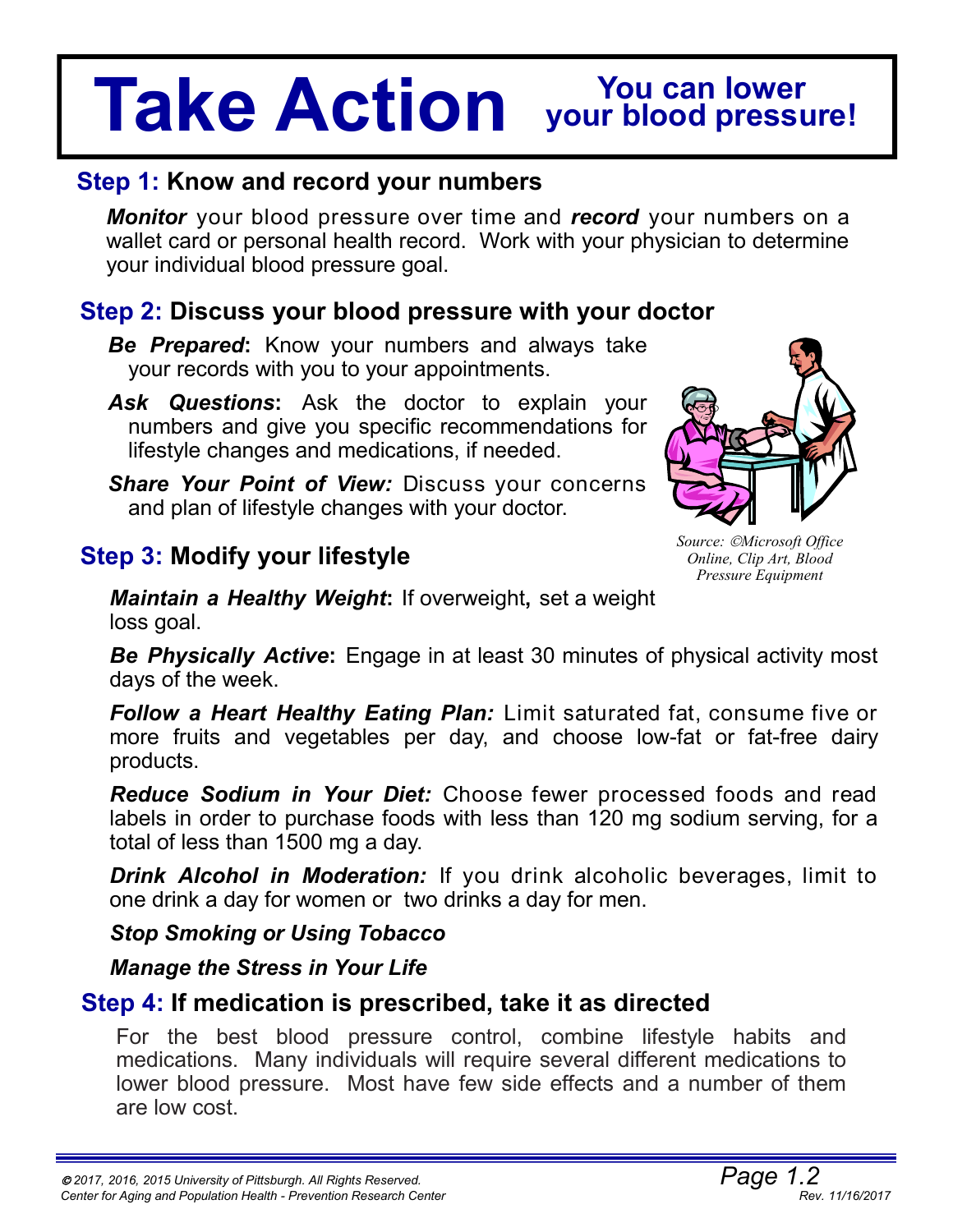# **More Information About Blood Pressure**

## **Inform**

Blood pressure is measured in millimeters of mercury (mmHg). This is a standard unit of pressure just as an inch is a standard unit of distance.

#### **Motivate Normal Systolic Blood Pressure Levels <120 mmHg Elevated Hypertension Stage 1 Hypertension Stage 2 120 - 129 mmHg 130 - 139 mmHg ≥ 140 mmHg** Source: Whelton et al. Hypertension, Nov, 2017.

## *High Blood Pressure (HBP) is a risk factor for many diseases*

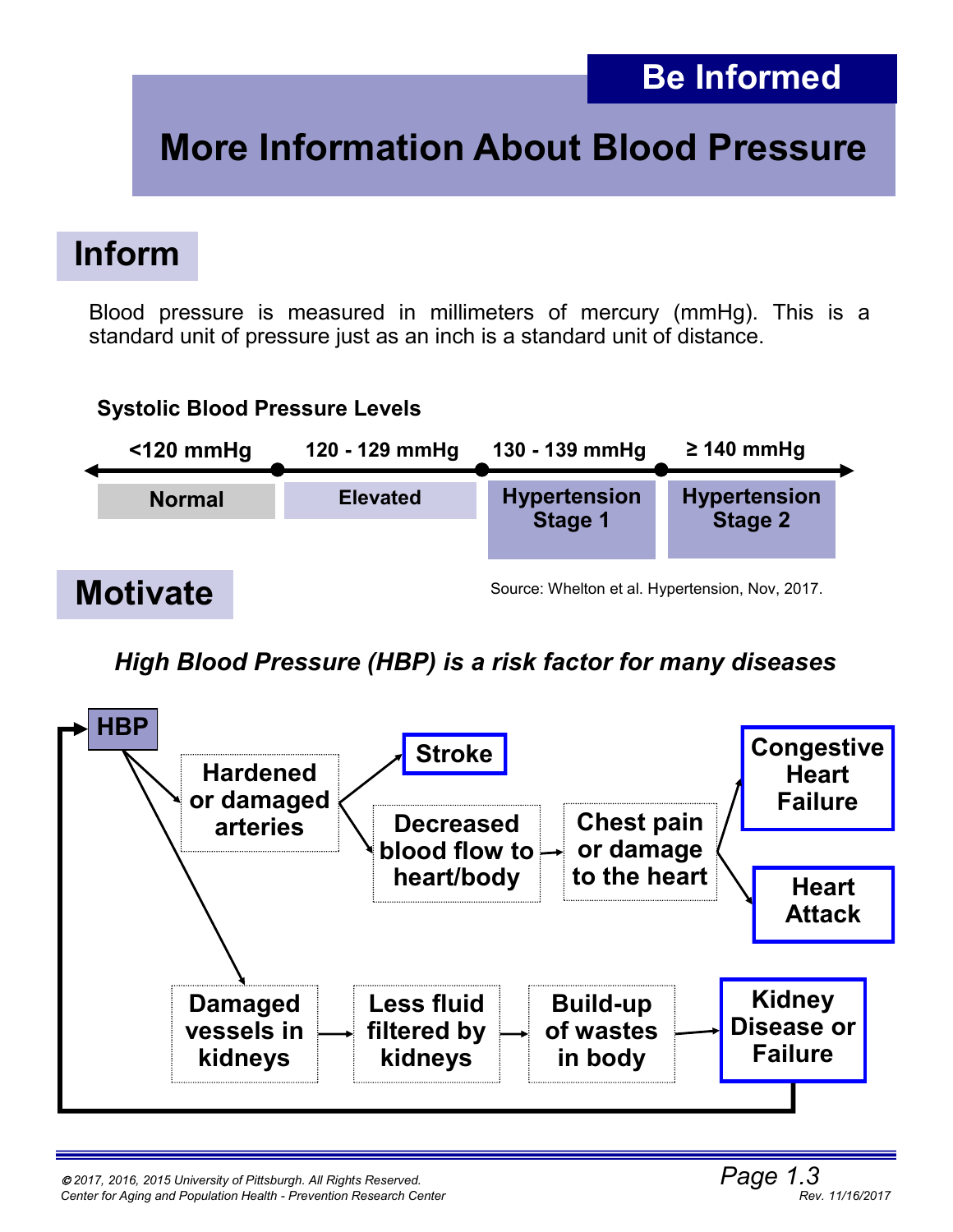# **Be Informed**

# **More Information About Blood Pressure**

## **Encourage Action**

## **Monitor your blood pressure between physician visits**

Take advantage of free blood pressure screenings that are offered by health care facilities, pharmacies, gyms, or local community centers. If your blood pressure is high, ask your doctor about getting a home monitor.

## **Talk to your doctor**

- Write down your questions before your visit and take them with you.
- Ask your doctor to review your personal risk factors.
- Review your blood pressure records.
- Discuss lifestyle changes that may help improve or maintain your blood pressure.
- Understand that medications may be needed.
- Ask about your current medications:

What side effects should I be aware of?

Is there a less expensive alternative?

Ask about any physical activity and dietary recommendations or limitations.

## **Take your medication as prescribed**

Taking your medications as prescribed can prevent a heart attack, stroke, and congestive heart failure. These are serious conditions in which blood flow is blocked. Make taking your medicine part of your daily routine so you don't forget.



*Source: Microsoft Office Online, Clip Art, Pills*

- Take medications at the same time every day (coordinate with meals or other daily events)
- Use a pill box to organize and remind you
- Use a calendar to cross off doses after they are taken
- Leave notes out to remind yourself
- Ask family and friends to remind you
- Make sure you keep a daily dose with you when you travel or make a day trip
- Call your pharmacy for a refill before you run out of medicine, or sign up for automatic refills
- Keep pills in an obvious place that you see every day—like on your nightstand or on the kitchen table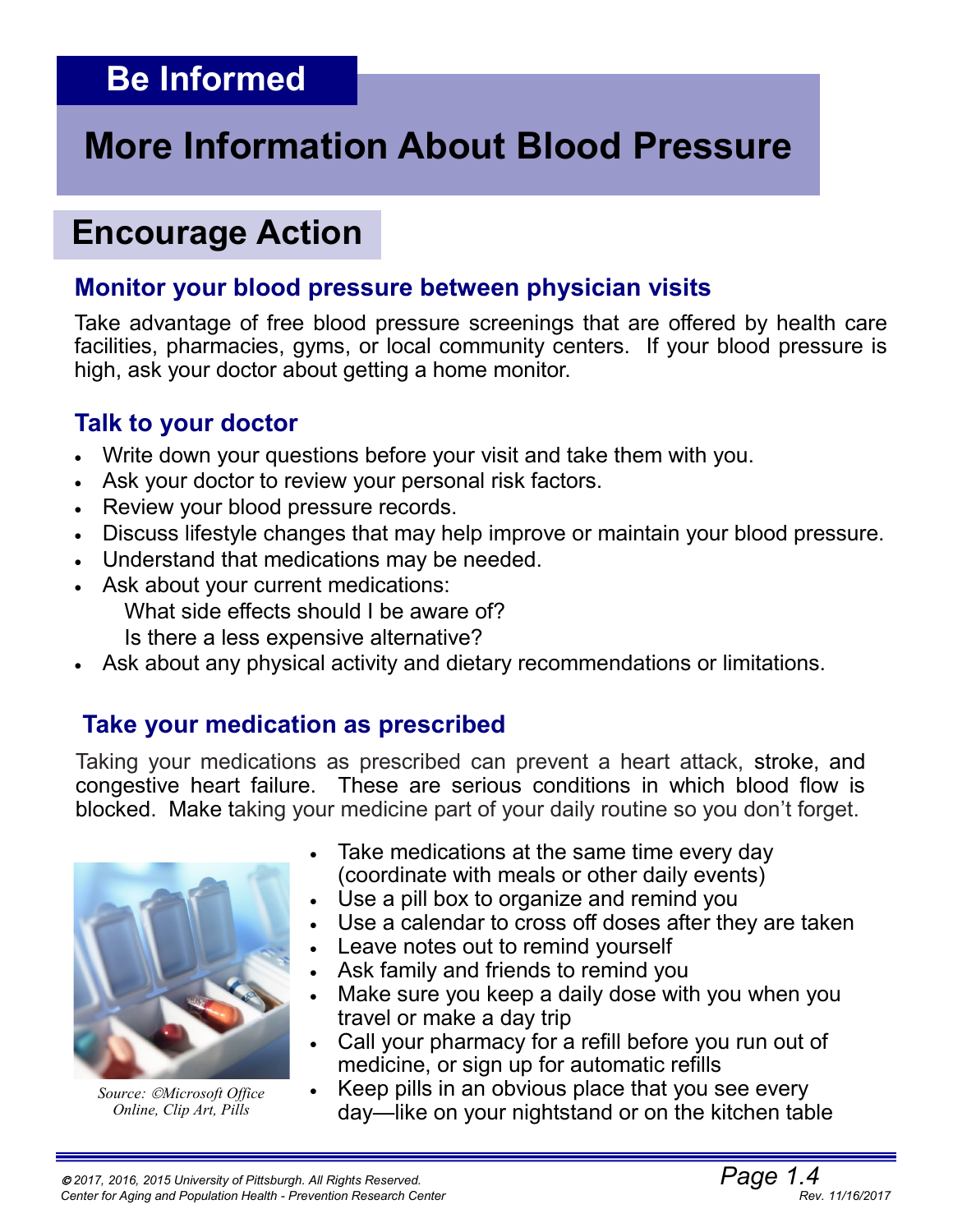## **Be Informed**

# **More Information About Blood Pressure**

## **Encourage Action**

*Modify Your Lifestyle:* Lifestyle changes are important even if medications are prescribed.

#### **Maintain a Healthy Weight**

Maintain a healthy body weight. Losing just 10 pounds, if you are overweight, can lower your blood pressure.

#### **Be Physically Active**

**At least 30 minutes** of physical activity on most days of the week can help you prevent or control high blood pressure.



*Source: Microsoft Office Online, Clip*

#### **Reduce Sodium in Your Diet**

- Most sodium comes from salt added during processing.
- Taste food before salting. As you use less salt, foods will begin to taste salty. Over time you will prefer foods with less salt.
- Buy fresh, frozen, or canned "with no salt added" vegetables.
- Use herbs, spices, and salt-free seasoning blends in cooking and at the table.
- "Convenience" foods are often high in sodium and fat.Read labels and choose the brands with lower sodium and fat. Cut back on frozen dinners, pizza, packaged mixes, canned soups, and salad dressings since these can be high in salt.
- Rinse canned foods, such as tuna or vegetables, to remove some sodium.

#### **Drink Alcohol in Moderation**

In addition to raising blood pressure, alcohol adds calories to your diet that can prevent weight loss. Limit to up to 1 drink a day for women, up to 2 drinks for men.

#### **Stop Smoking or Using Tobacco**

Smoking raises your blood pressure and can cause scarring in the blood vessels, which further limits blood flow. Additives in smokeless tobacco will also cause your **blood vessels to narrow**, raising your blood pressure.

#### **Manage the Stress in Your Life**

Stress is not a proven risk factor for hypertension, but stressful situations can cause a temporary increase in blood pressure. Managing your stress level is important for your overall wellness.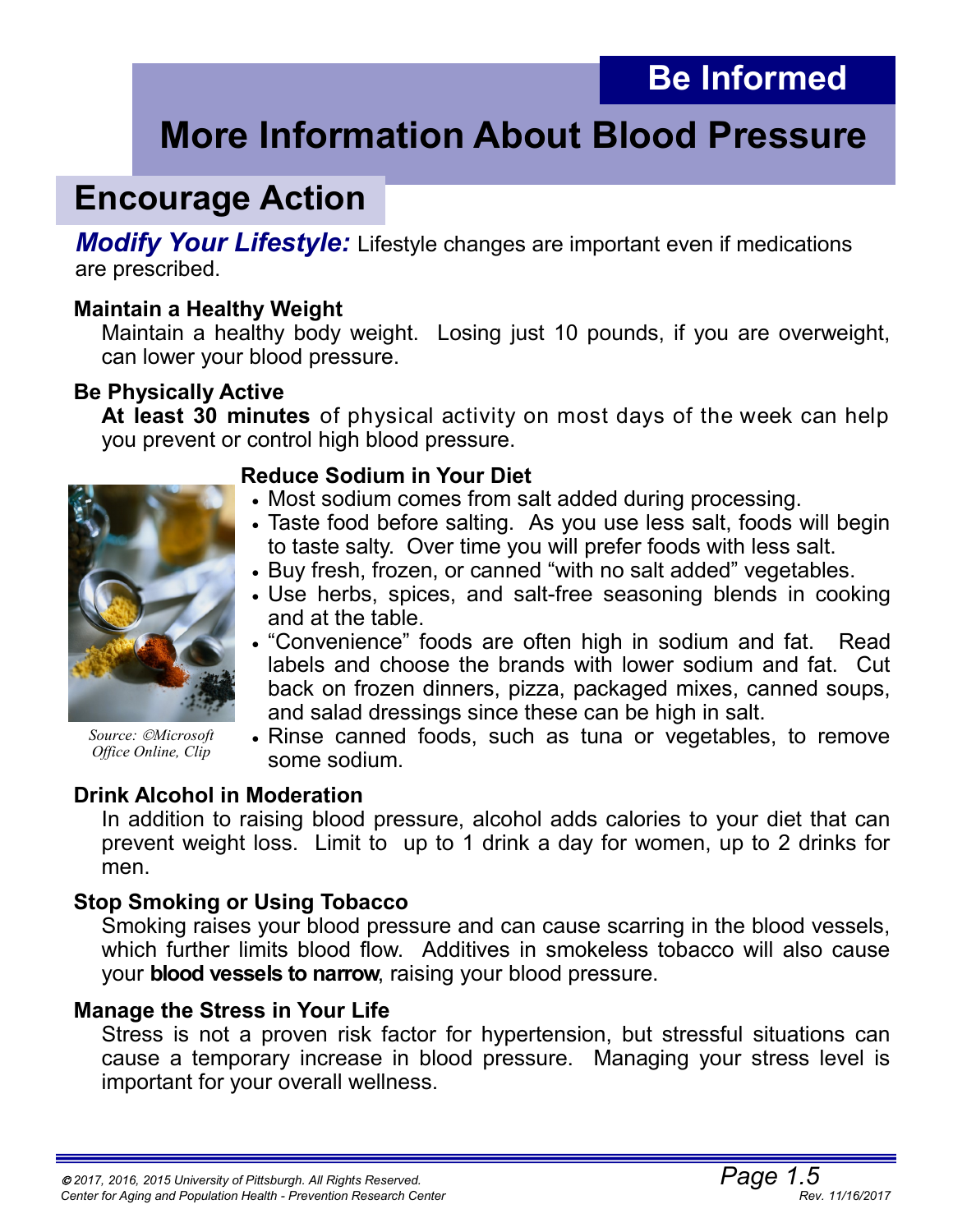# **Sharing the Wealth on Health**

#### **Tips for Promoting Healthy Blood Pressure**

- When asked to bring a food item to an event or potluck, bring fresh fruit or vegetables, unsalted pretzels, or a healthy, homemade lower-sodium dish. Encourage others to do the same.
- When you speak with friends who are considering increasing their daily activity level, encourage them to make small changes, such as parking farther from their destination. Small changes can lead to big improvements.
- Try to share what you've learned with community leaders who can help you get your message out.
- Encourage others to take their blood pressure monitors to their doctors for calibration. Calibration keeps the blood pressure monitor readings correct.



*Source: Microsoft Office Online, Clip Art, Blood Pressure*

# **\_\_\_\_\_\_\_\_\_\_\_\_\_\_\_\_\_\_\_\_\_\_\_\_\_\_\_\_\_\_\_\_\_\_\_\_\_\_\_\_\_\_\_\_\_\_\_\_\_\_\_\_\_\_\_ \_\_\_\_\_\_\_\_\_\_\_\_\_\_\_\_\_\_\_\_\_\_\_\_\_\_\_\_\_\_\_\_\_\_\_\_\_\_\_\_\_\_\_\_\_\_\_\_\_\_\_\_\_\_\_ \_\_\_\_\_\_\_\_\_\_\_\_\_\_\_\_\_\_\_\_\_\_\_\_\_\_\_\_\_\_\_\_\_\_\_\_\_\_\_\_\_\_\_\_\_\_\_\_\_\_\_\_\_\_\_ Ideas for Promoting Healthy Blood Pressure**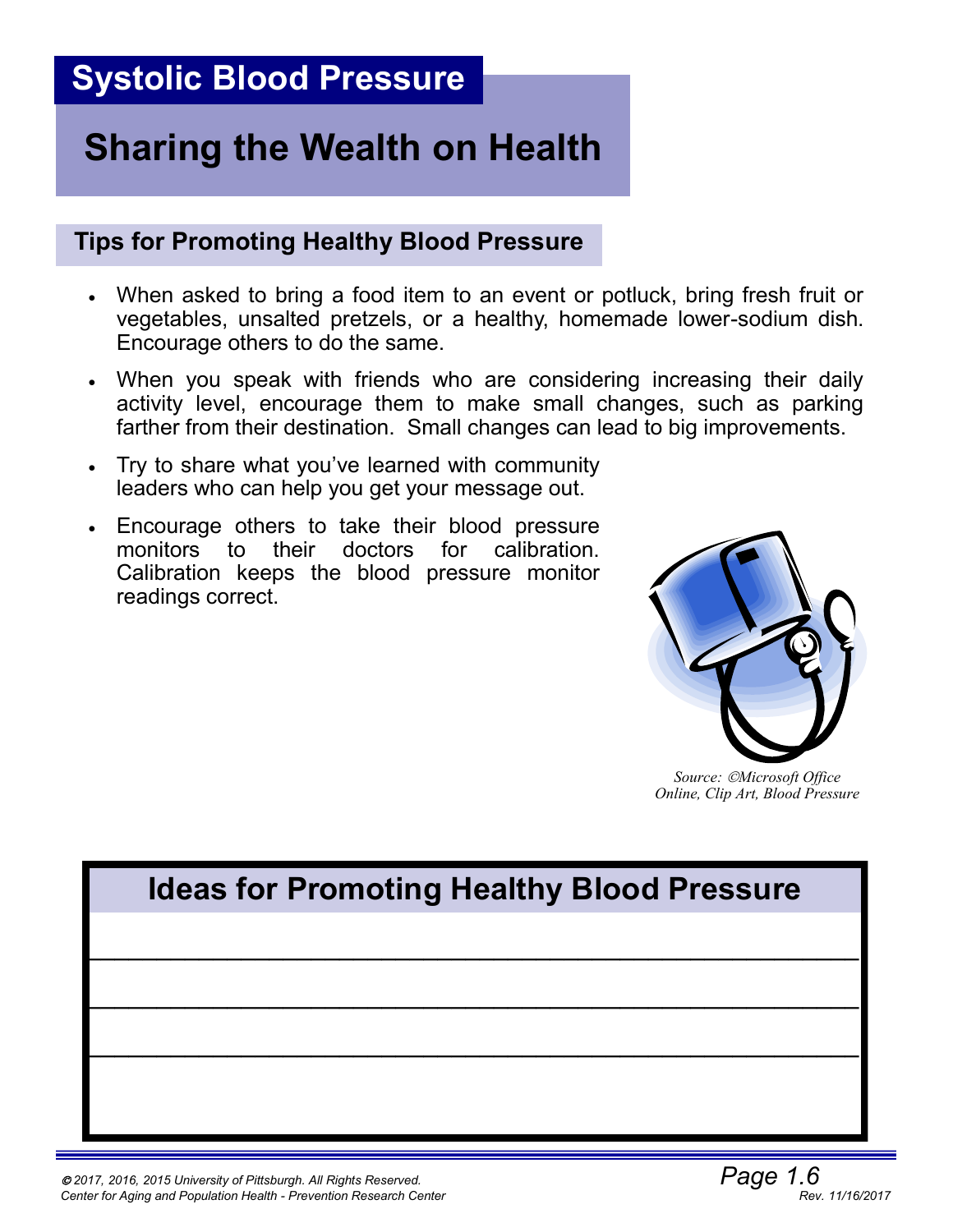

# **Personal Goals & Action Steps**

**My Current Blood Pressure: \_\_\_\_\_\_\_\_\_\_\_\_\_\_\_\_\_\_\_\_\_\_\_\_\_**

**My Personal Blood Pressure Goals: \_\_\_\_\_\_\_\_\_\_\_\_\_\_\_\_\_\_**



**\_\_\_\_\_\_\_\_\_\_\_\_\_\_\_\_\_\_\_\_\_\_\_\_\_\_\_\_\_\_\_\_\_\_\_\_\_\_\_\_\_\_\_\_\_\_\_\_\_**

**\_\_\_\_\_\_\_\_\_\_\_\_\_\_\_\_\_\_\_\_\_\_\_\_\_\_\_\_\_\_\_\_\_\_\_\_\_\_\_\_\_\_\_\_\_\_\_\_\_** 

**\_\_\_\_\_\_\_\_\_\_\_\_\_\_\_\_\_\_\_\_\_\_\_\_\_\_\_\_\_\_\_\_\_\_\_\_\_\_\_\_\_\_\_\_\_\_\_\_\_**

**\_\_\_\_\_\_\_\_\_\_\_\_\_\_\_\_\_\_\_\_\_\_\_\_\_\_\_\_\_\_\_\_\_\_\_\_\_\_\_\_\_\_\_\_\_\_\_\_\_** 

*2017, 2016, 2015 University of Pittsburgh. All Rights Reserved. Page 1.7 Center for Aging and Population Health - Prevention Research Center*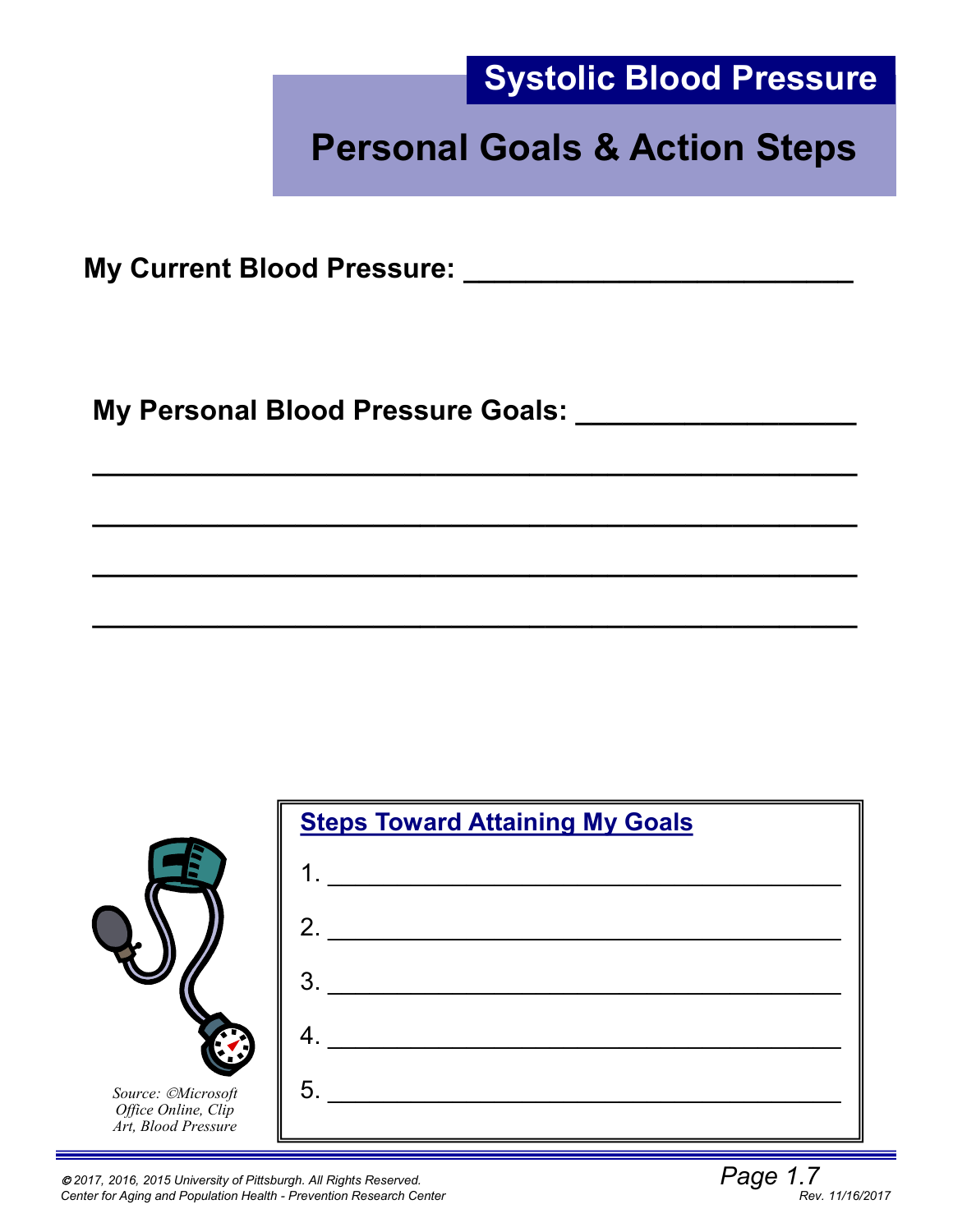# **Take-Home Assignment #1**

Find a place in your community where you can get your blood pressure checked. This may be an automated machine at a pharmacy or a free service at a clinic. Go to this place and have your blood pressure taken. Write down your blood pressure on your wallet card.

 $\mathcal{L}_\text{max}$  , and the contract of the contract of the contract of the contract of the contract of the contract of the contract of the contract of the contract of the contract of the contract of the contract of the contr

 $\_$ 

 $\_$ 

How was your experience? What suggestions do you have for others?

Talk to a friend or family member about blood pressure. Ask them if they know their blood pressure number. Write out what you want to say before you meet. Use the blood pressure handout as a reference.

"I am taking a class on healthy aging. May I talk to you about blood pressure

 $\mathcal{L}_\text{max}$  , and the contract of the contract of the contract of the contract of the contract of the contract of the contract of the contract of the contract of the contract of the contract of the contract of the contr

 $\mathcal{L}_\text{max}$  , and the contract of the contract of the contract of the contract of the contract of the contract of the contract of the contract of the contract of the contract of the contract of the contract of the contr

 $\mathcal{L}_\text{max}$  , and the contract of the contract of the contract of the contract of the contract of the contract of the contract of the contract of the contract of the contract of the contract of the contract of the contr

 $\mathcal{L}_\text{max}$  , and the contract of the contract of the contract of the contract of the contract of the contract of the contract of the contract of the contract of the contract of the contract of the contract of the contr

 $\mathcal{L}_\text{max}$  , and the contract of the contract of the contract of the contract of the contract of the contract of the contract of the contract of the contract of the contract of the contract of the contract of the contr

 $\mathcal{L}_\text{max}$  , and the contribution of the contribution of the contribution of the contribution of the contribution of the contribution of the contribution of the contribution of the contribution of the contribution of t

 $\mathcal{L}_\text{max}$  , and the contribution of the contribution of the contribution of the contribution of the contribution of the contribution of the contribution of the contribution of the contribution of the contribution of t

and its risk factors?"

How did the conversation go? What would you do differently next time?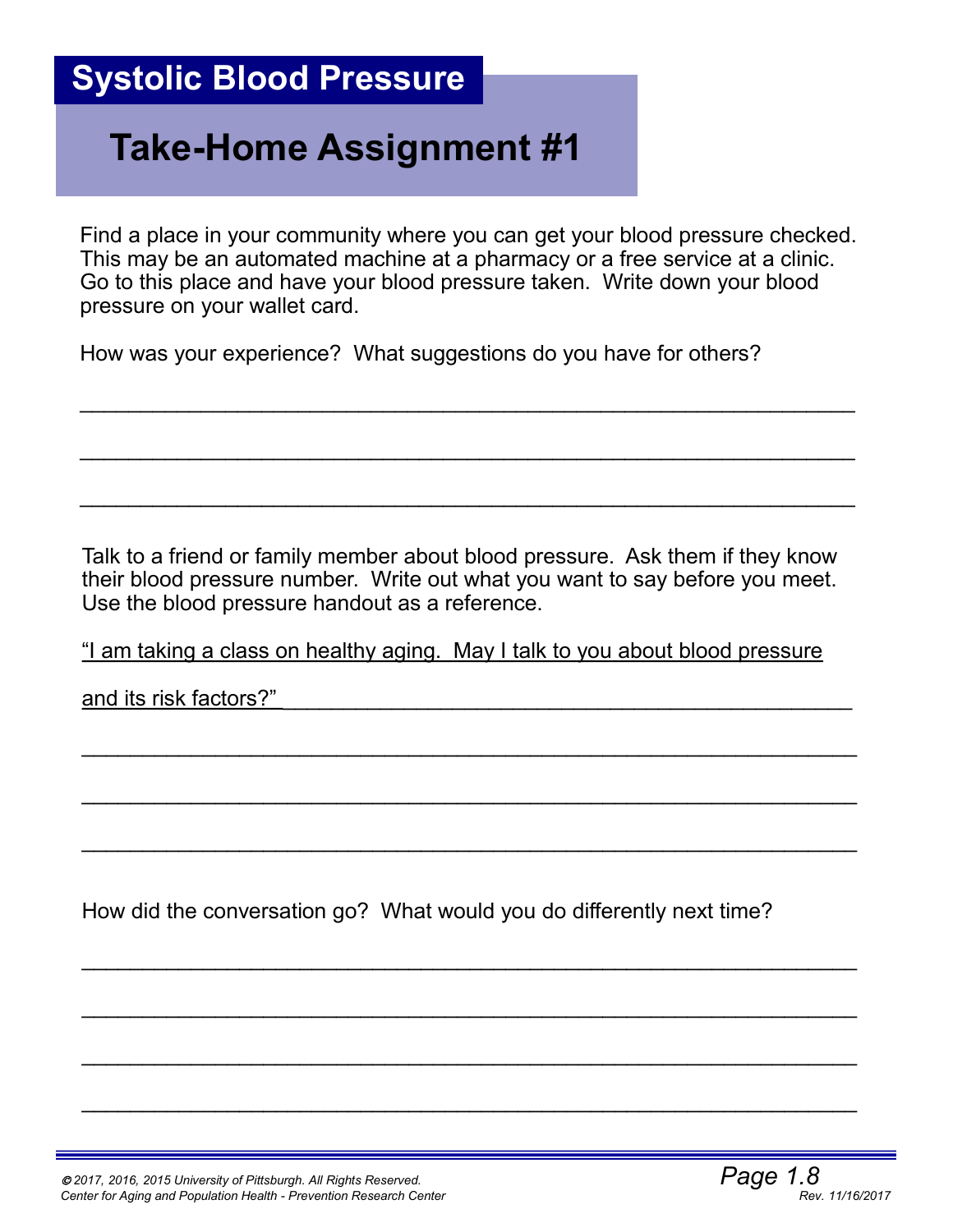# **Take-Home Assignment #2**

Look through your kitchen cupboards and pull out four different foods that you eat during a typical week. List these foods and their sodium content on the chart below. Take this page with you to the grocery store.

The next time you go grocery shopping, pick a day when you will have time to read and compare food labels. Purchase food items that are similar to the ones you have at home, but that have less sodium. List their sodium content once you get home. Compare them to the ones in your cupboard. How much sodium did you cut out by using the low sodium option? Remember that you should have less than 1500 mg of sodium per day.

| Type of food from your kitchen | Sodium in<br>kitchen foods low salt food | Sodium in        | <b>Sodium</b><br>cut |
|--------------------------------|------------------------------------------|------------------|----------------------|
| <b>Example:</b> Canned Peas    | 380 mg                                   | $125 \text{ mg}$ | 255 mg               |
| Cereal:                        | mg                                       | mg               | mg                   |
| Salad Dressing:                | mg                                       | mg               | mg                   |
| <b>Canned Soup:</b>            | mg                                       | mg               | mg                   |
| Frozen Dinner:                 | mg                                       | mg               | mg                   |

Use your lower-sodium foods to prepare a favorite food or recipe. Invite some friends and family over to sample your lower-sodium creations. If you don't tell them it's lower sodium, they will never know!

This dinner party is a good opportunity to discuss with your guests the importance of reducing sodium intake. The meal you have prepared will serve as a great example of how easy and enjoyable lower sodium choices can be.



*Source: Microsoft Office Online, Clip Art, Soup*